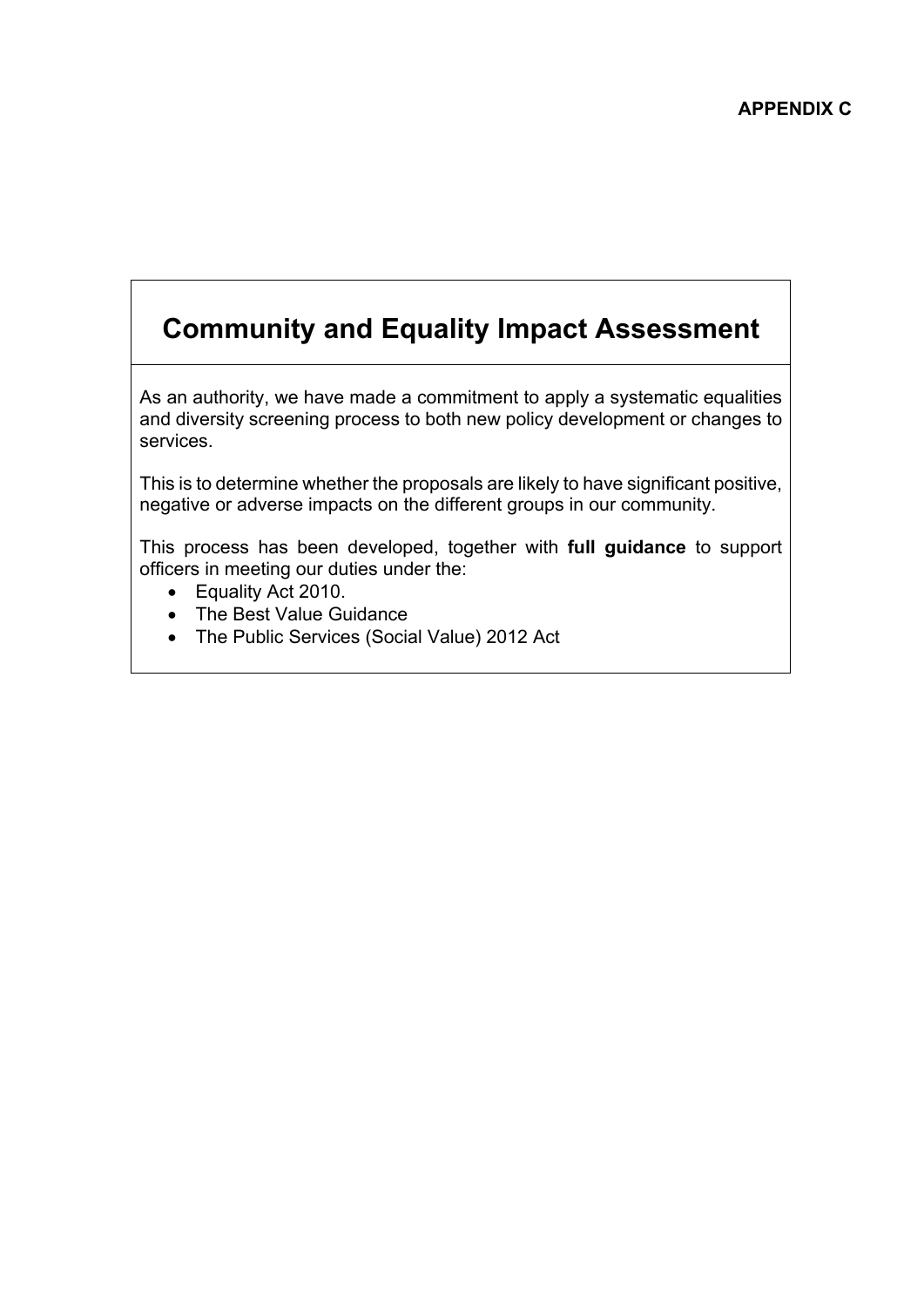#### **About the service or policy development**

| Name of service or policy | London Borough of Barking and Dagenham Statement of<br>Licensing Policy for 2022-2027 |
|---------------------------|---------------------------------------------------------------------------------------|
| <b>Lead Officer</b>       | Theo Lamptey                                                                          |
| Contact Details           | Theo.lamptey@lbbd.gov.uk                                                              |

Why is this service or policy development/review needed?

The Council, as the local licensing authority for the area, is required under the Licensing Act 2003, to prepare and publish a statement of licensing policy and to review that policy at least every five years. The policy is required to set out how the Authority intends to approach its alcohol, entertainment and late-night refreshment licensing responsibilities under the Act and promote the four statutory licensing objectives being

- The prevention of crime and disorder
- Public safety
- The prevention of public nuisance
- The protection of children from harm

This Council first published its licensing policy in 2005. It has been regularly reviewed and updated since.

The policy is next due for renewal in 2022. A draft revision has been prepared through the summer of 2021 with consultation with key partner services and agencies and public consultation in October / November 2021.

Both the policy and licensing process and practice is established, consistent with national practice and working well. This revision of the policy is primarily intended to

- Update references, links, contacts and statistics used in the policy
- Ensure consistency with governing legislation and guidance
- Reflect current best practice

#### **1. Community impact (this can be used to assess impact on staff although a cumulative impact should be considered).**

What impacts will this service or policy development have on communities? Look at what you know. What does your research tell you?

Please state which data sources you have used for your research in your answer below

C*onsider:*

- National & local data sets
- Complaints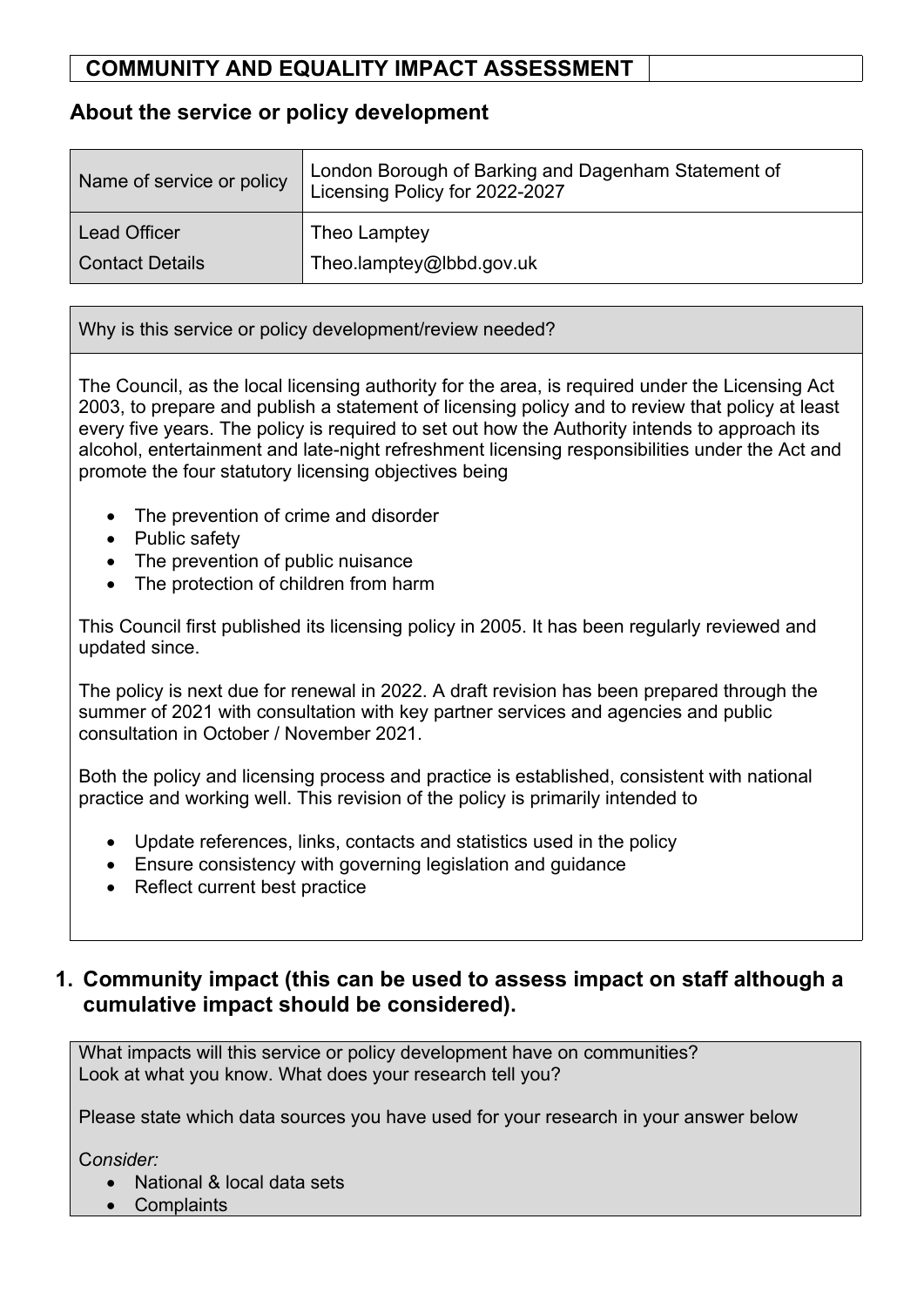- Consultation and service monitoring information
- Voluntary and Community Organisations
- The Equality Act places a specific duty on people with 'protected characteristics. The table below details these groups and helps you to consider the impact on these groups.
- It is Council policy to consider the impact services and policy developments could have on residents who are socio-economically disadvantaged. There is space to consider the impact below.

The policy intends to ensure consistent licensing decisions while supporting licensing decisions that may be challenged in a court of law.

In doing so, and through the promotion of the licensing objectives, the policy also intends to

- Encourage a broad range of safe, secure and well-managed leisure and entertainment facilities that may be enjoyed by users and benefit the local community
- Ensure responsible premises management using best practice management controls
- Encourage participation in the licensing process by the local community
- Ensure adequate protections for local residents against irresponsible operators

Consideration of process outcomes, feedback from service users, complaints and consultation do not indicate any adverse impacts.

| Potential impacts                  | Positive | Neutral | Negative | What are the<br>positive and<br>negative<br>impacts?                                                                                                                                         | How will benefits be enhanced and<br>negative impacts minimised or eliminated?                                                                                                                                                                                                                                                                                                                                                                   |
|------------------------------------|----------|---------|----------|----------------------------------------------------------------------------------------------------------------------------------------------------------------------------------------------|--------------------------------------------------------------------------------------------------------------------------------------------------------------------------------------------------------------------------------------------------------------------------------------------------------------------------------------------------------------------------------------------------------------------------------------------------|
| Local<br>communities in<br>general | X        |         |          | Positive:<br>Increased<br>leisure offer.<br>Well-run<br>premises.<br>Participation in<br>the process.<br>Negative:<br>Where<br>individual<br>premises fail to<br>comply with<br>requirements | The duty placed on the Authority to<br>promote the four licensing objectives while<br>considering each application on its own<br>merits ensures that all licensed operation<br>receives individual consideration and best<br>opportunity to succeed while contributing to<br>the local economy and community.<br>Individual irresponsible operators that<br>impact on the community may be dealt with<br>through appropriate enforcement action. |
| Age                                | X        |         |          | Positive: The<br>fourth licensing<br>objective deals<br>with the<br>protection of<br>children from<br>harm                                                                                   | This includes physical, psychological and<br>moral harm. The policy references matters<br>such as age verification around alcohol<br>sales, protections around adult<br>entertainments and child sexual<br>exploitation.<br>The applications process takes into<br>account location and other types of                                                                                                                                           |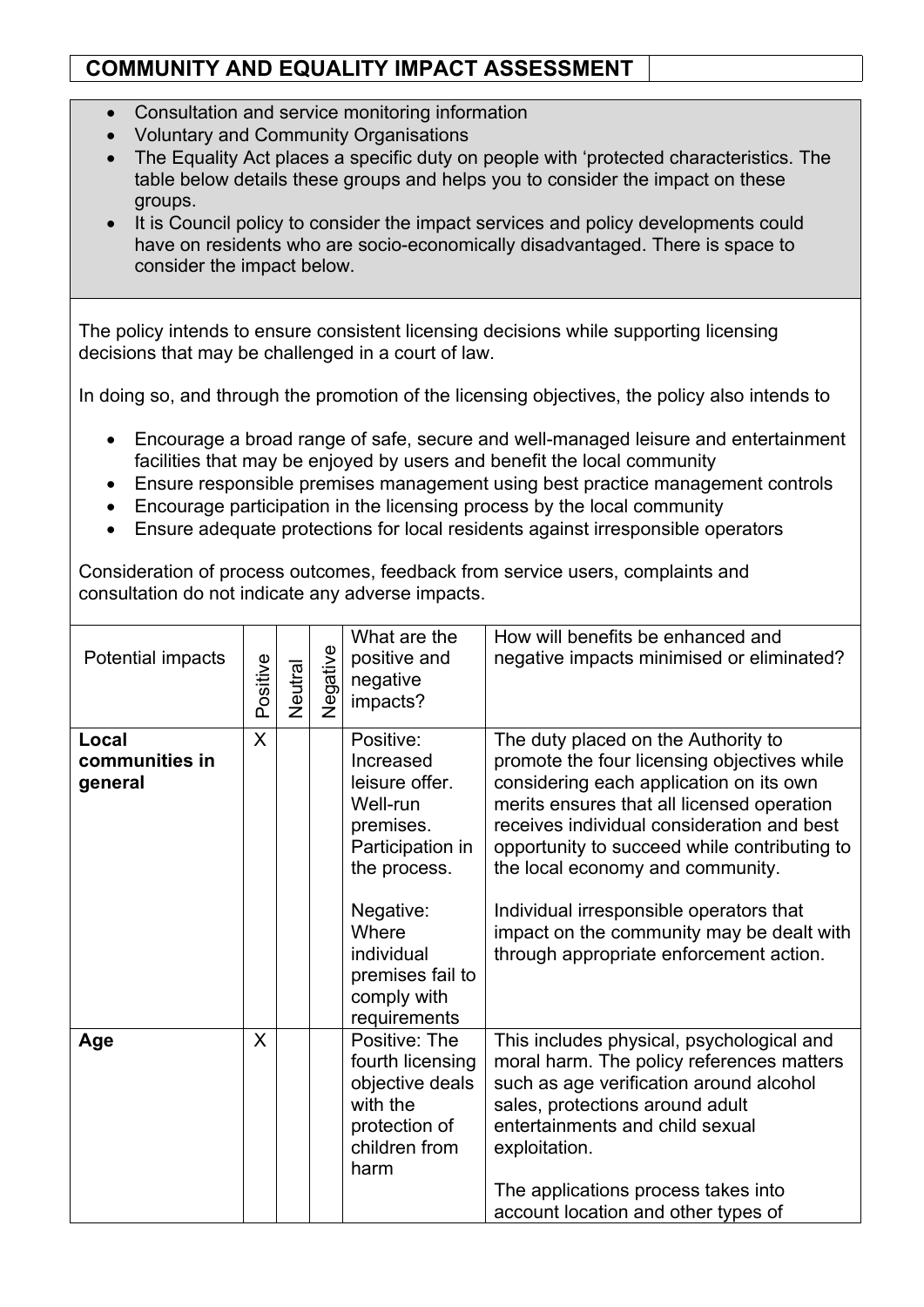|                                                                   |         |   |                                                                                                                                                                        | premises in the catchment area of a<br>proposed licensed premises.                                                                                                                                                                                                                                                                                |
|-------------------------------------------------------------------|---------|---|------------------------------------------------------------------------------------------------------------------------------------------------------------------------|---------------------------------------------------------------------------------------------------------------------------------------------------------------------------------------------------------------------------------------------------------------------------------------------------------------------------------------------------|
| <b>Disability</b>                                                 |         | X | <b>Neutral</b>                                                                                                                                                         | The Authority is not able to use the policy<br>as a vehicle for ensuring access to<br>licensed premises but there is other<br>legislation that achieves this and officers<br>will promote this where opportunity allows.                                                                                                                          |
| Gender<br>reassignment                                            |         | X | N/A                                                                                                                                                                    | There is no evidence to suggest that the<br>policy would have a potential impact on this<br>characteristic                                                                                                                                                                                                                                        |
| <b>Marriage and</b><br>civil partnership                          |         | X | N/A                                                                                                                                                                    | There is no evidence to suggest that the<br>policy would have a potential impact on this<br>characteristic                                                                                                                                                                                                                                        |
| <b>Pregnancy and</b><br>maternity                                 |         | X | N/A                                                                                                                                                                    | There is no evidence to suggest that the<br>policy would have a potential impact on this<br>characteristic                                                                                                                                                                                                                                        |
| <b>Race (including</b><br><b>Gypsies, Roma</b><br>and Travellers) | $\sf X$ |   | Positive: The<br>policy provides<br>for individual<br>consideration<br>of applications<br>on their own<br>merits with all<br>relevant<br>matters taken<br>into account | The approach taken enables individual<br>characteristics of premises operation and<br>of a premises locality to be understood and<br>contribute toward considered outcomes                                                                                                                                                                        |
| <b>Religion or belief</b>                                         | X       |   | Positive: The<br>policy provides<br>for individual<br>consideration<br>of applications<br>on their own<br>merits with all<br>relevant<br>matters taken<br>into account | The approach taken enables individual<br>characteristics of premises operation and<br>of a premises locality to be understood and<br>contribute toward considered outcomes                                                                                                                                                                        |
| <b>Sex</b>                                                        | X       |   | Positive: The<br>licensing<br>objectives<br>include public<br>safety                                                                                                   | The policy generally aims to promote safe<br>premises. It provides for responsible<br>premises management with consideration<br>given to appropriate safety management<br>controls with focus on specific issues such<br>as safe journeys home and initiatives such<br>as 'Ask for Angela' which aims to promote<br>the provision of safe spaces. |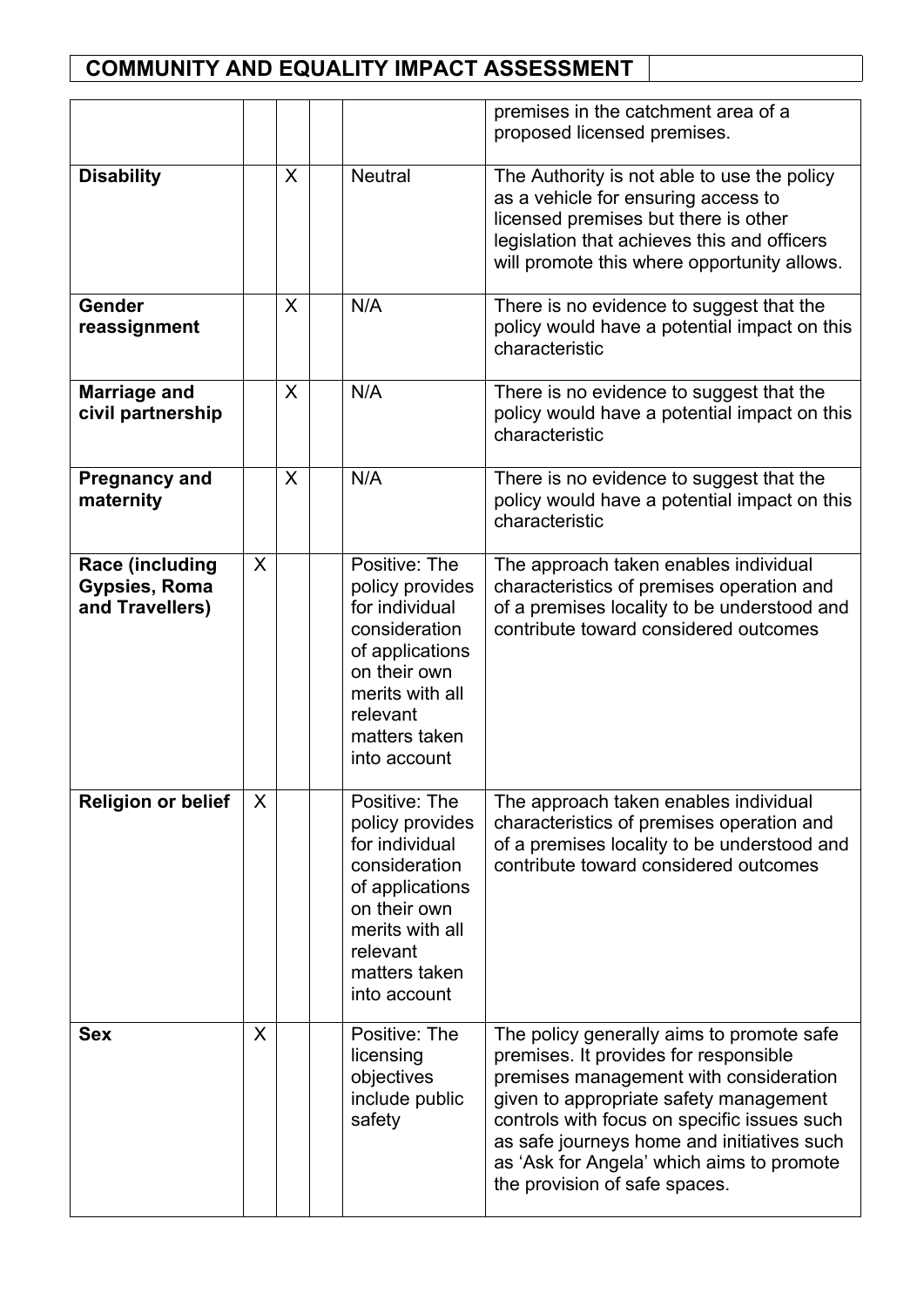|                                                          |   |                                                                                              | The policy approach taken also enables<br>individual characteristics of premises<br>operation and of a premises locality to be<br>understood and contribute toward<br>considered outcomes                                                                                                                                                                                                                                                                                                                                                      |
|----------------------------------------------------------|---|----------------------------------------------------------------------------------------------|------------------------------------------------------------------------------------------------------------------------------------------------------------------------------------------------------------------------------------------------------------------------------------------------------------------------------------------------------------------------------------------------------------------------------------------------------------------------------------------------------------------------------------------------|
| <b>Sexual</b><br>orientation                             | X | Positive: The<br>licensing<br>objectives<br>include public<br>safety                         | The policy generally aims to promote safe<br>premises. It provides for responsible<br>premises management with consideration<br>given to appropriate safety management<br>controls with focus on specific issues such<br>as safe journeys home and initiatives such<br>as 'Ask for Angela' which aims to promote<br>the provision of safe spaces.<br>The policy approach taken also enables<br>individual characteristics of premises<br>operation and of a premises locality to be<br>understood and contribute toward<br>considered outcomes |
| Socio-economic<br><b>Disadvantage</b>                    | X | Positive: The<br>policy enables<br>community<br>participation in<br>the licensing<br>process | Individual consideration of licensing<br>applications on their own merits and<br>community involvement in the process<br>helps to ensure positive outcomes in the<br>applications process                                                                                                                                                                                                                                                                                                                                                      |
| Any community<br>issues identified<br>for this location? | X | Positive: The<br>policy enables<br>community<br>participation in<br>the licensing<br>process | Individual consideration of licensing<br>applications and community involvement in<br>the process helps to ensure positive<br>outcomes in the applications process                                                                                                                                                                                                                                                                                                                                                                             |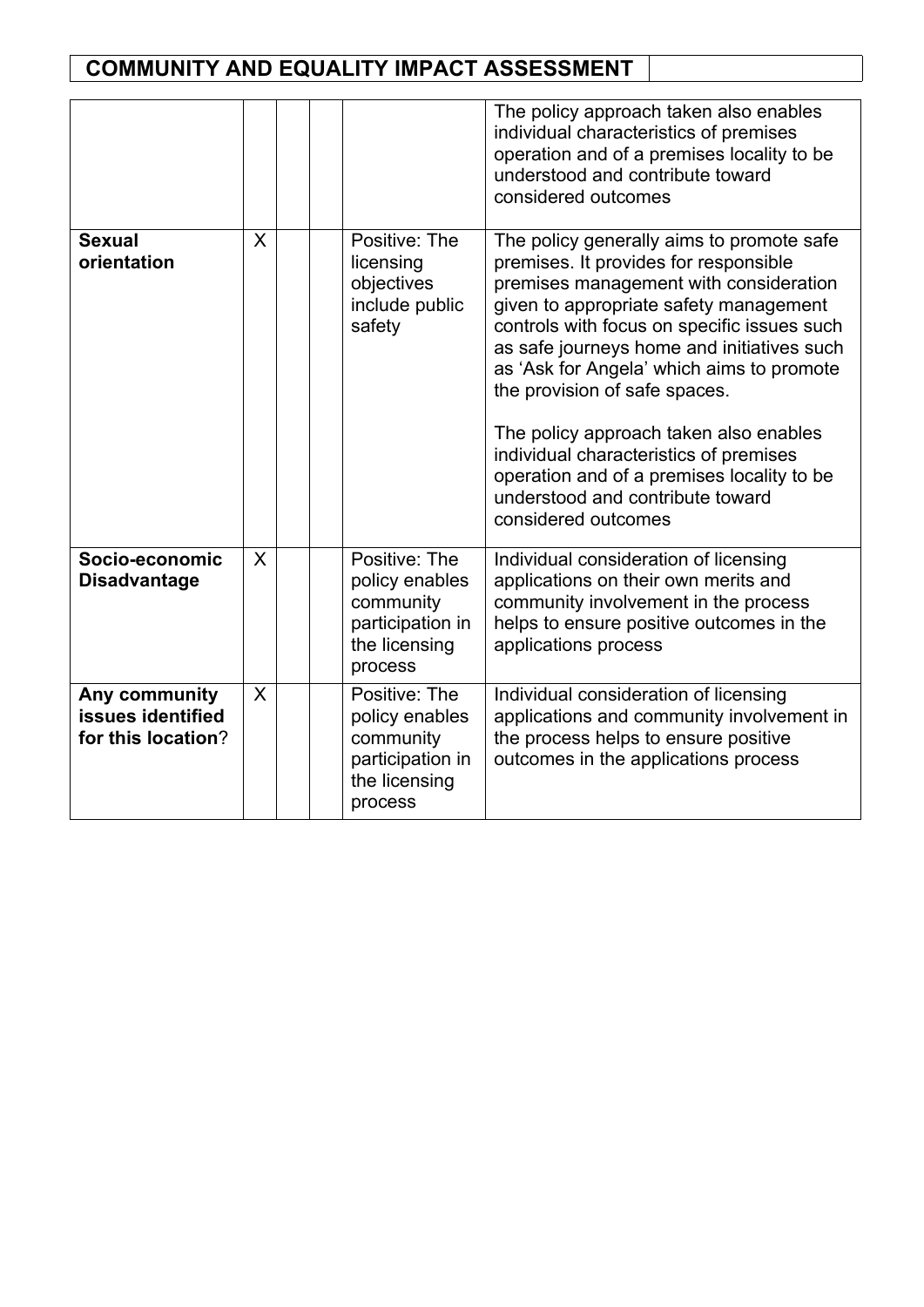#### **2. Consultation.**

Provide details of what steps you have taken or plan to take to consult the whole community or specific groups affected by the service or policy development e.g., on-line consultation, focus groups, consultation with representative groups.

If you have already undertaken some consultation, please include:

- Any potential problems or issues raised by the consultation.
- What actions will be taken to mitigate these concerns

The policy has been developed and refined over the past 18 years with contributions throughout the period from all of the involved responsible authorities, including

- The Metropolitan Police
- The London Fire Brigade
- Trading Standards
- Environmental Health
- Public Health
- Child Protection
- Planning

And from premises operators, participants in the licensing process and service users.

This latest update of the policy has been subject of another round of consultation through October / November 2021 involving

- Direct approaches / letter drops to
- Responsible authorities
- Representatives of premises licence holders
- Representatives of personal licence holders
- Ward councillors
- Trade representatives
- Public consultation through 'One Borough Voice'
- Online questionnaire

Contributions received were primarily from various of the responsible authorities and as a result the following matters have been included in this latest version of the policy

- Page 13 New section included on **Entitlement to work in the UK** which sets out the direction in law that applications made by individuals without entitlement to work in the UK must be rejected
- Page 17 Clarification provided under section on **payment of annual licence fee** that non-payment of due annual licensing fees results in automatic suspension of the licence
- Page 26 A new section on **illegal working** and the responsibility now placed on operators to ensure that all employers carry out right to work checks on employees.
- Page 29 A new section on **Covid-19** which emphasises the need for operators to continue to regularly update covid risk-assessments in line with government guidance or changing circumstances
- Page 29 A new section on **sexual violence and harassment** which introduces the Metropolitan Police 'Ask for Angela' scheme and supporting WAVE training which is recommended to operators to assist in providing safe spaces for premises users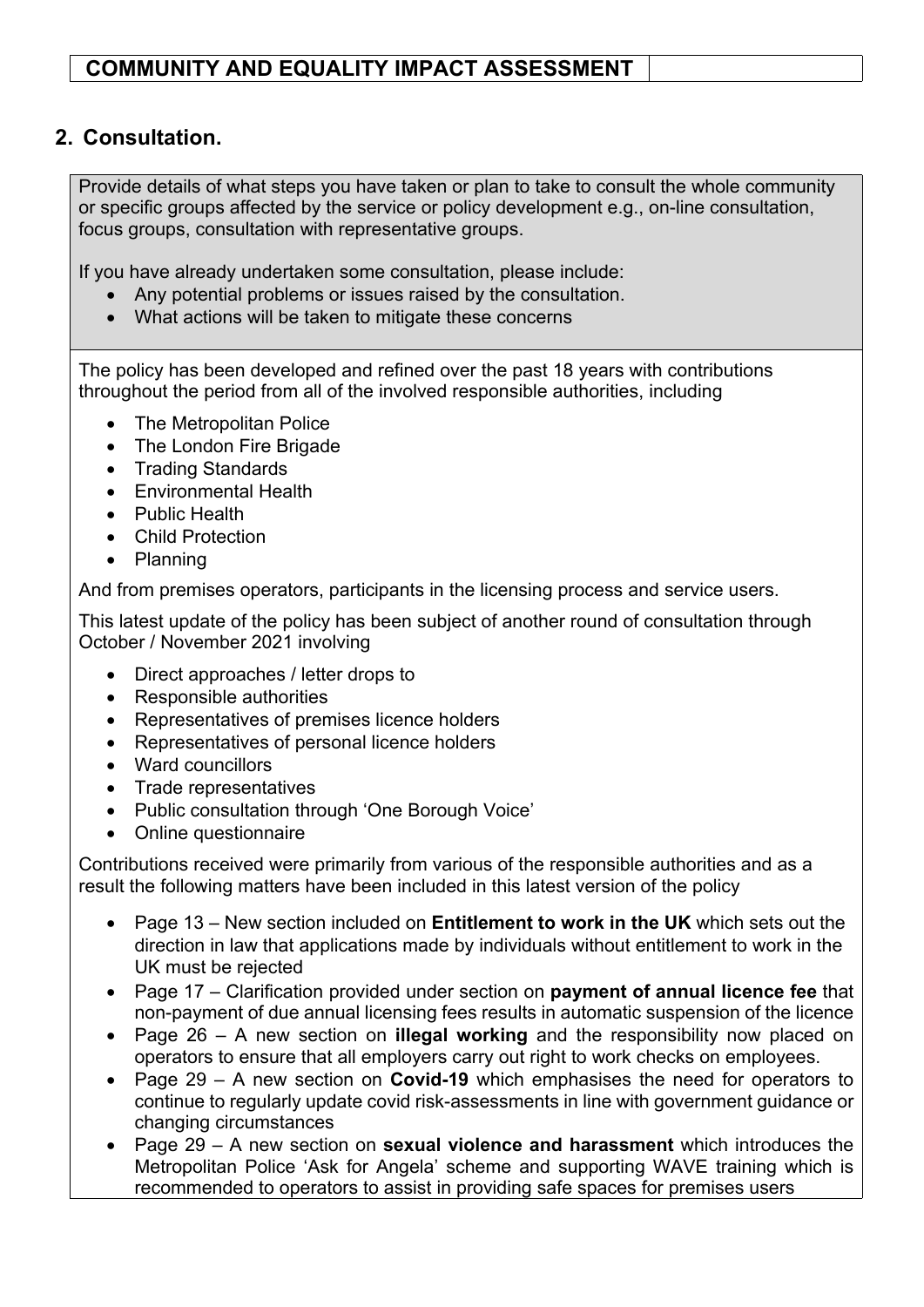Provide details of what steps you have taken or plan to take to consult the whole community or specific groups affected by the service or policy development e.g., on-line consultation, focus groups, consultation with representative groups.

If you have already undertaken some consultation, please include:

- Any potential problems or issues raised by the consultation.
- What actions will be taken to mitigate these concerns
- Page 30 A new section on **security and terrorism** which introduces the ACT Awareness e-learning tool providing counter-terrorism awareness training for organisations and individuals.
- Page 30 A revised section on the third licensing objective of preventing public nuisance which reflects the current approach of the Council's Environmental Health Noise team
- Page 31 Associated with this is a new section on **outside areas** highlighting the extra considerations that need to be afforded to local residents with the movement toward outside eating and drinking following the coronavirus pandemic

The few responses received from operators and the local community have raised no specific issues and have generally only provided indication that those who have responded have found the policy clear and easy to understand.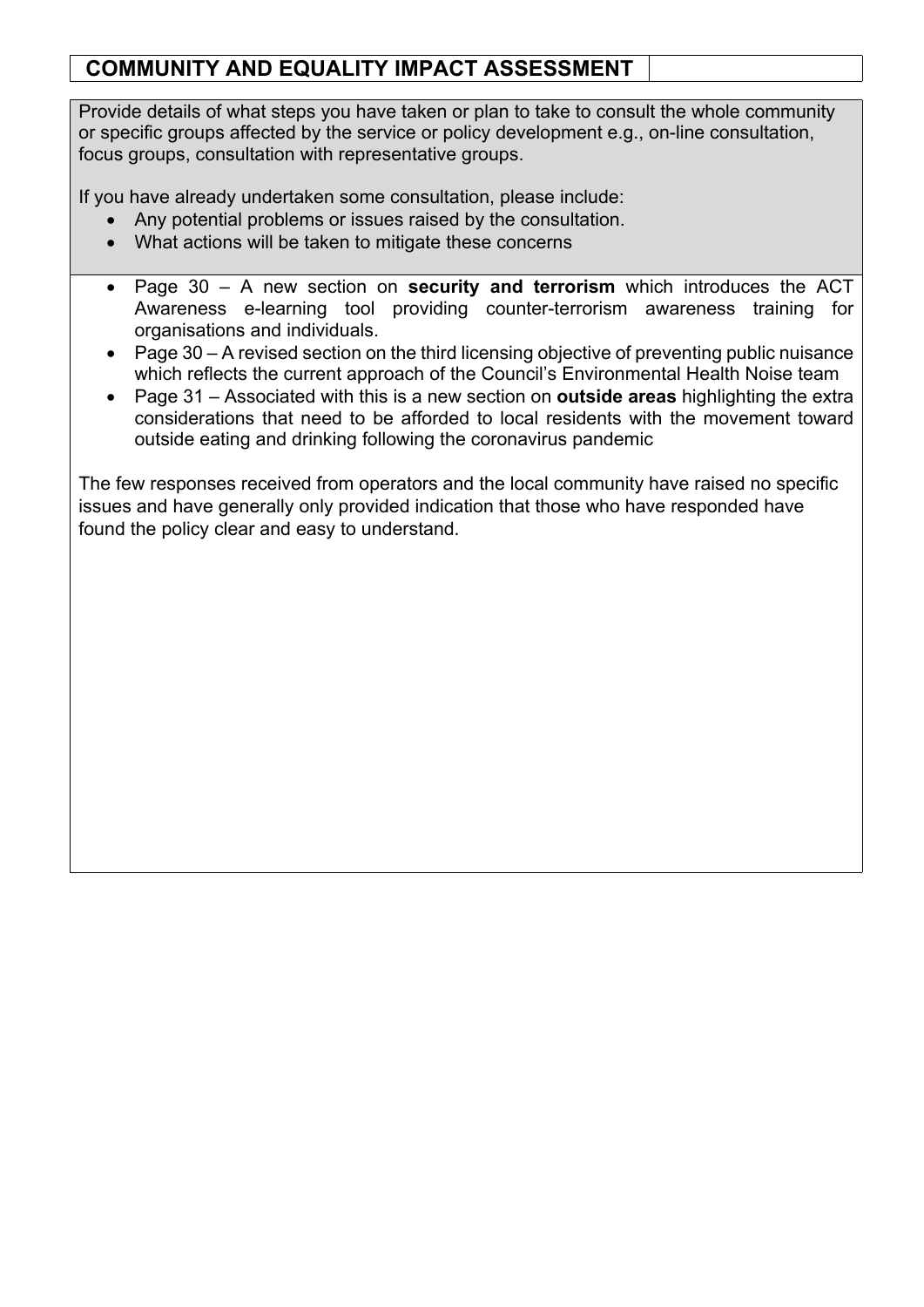#### **3. Monitoring and Review**

How will you review community and equality impact once the service or policy has been implemented?

*These actions should be developed using the information gathered in Section1 and 2 and should be picked up in your departmental/service business plans.*

| <b>Action</b>                                                             | By when?  | By who?                                                        |
|---------------------------------------------------------------------------|-----------|----------------------------------------------------------------|
| Observation / feedback obtained on premises visit and<br>inspections      | Ongoing   | Officers of the<br>service                                     |
| Feedback from service users and complaints process                        | Ongoing   | Licensees / local<br>residents /<br>representative<br>groups   |
| Feedback from other responsible authorities                               | Ongoing   | <b>Partner services</b><br>and agencies                        |
| Feedback from pan London meetings with piers and<br>representative groups | Ongoing   | Government<br>and trade<br>organisations /<br>peer authorities |
| Providing Update to Portfolio Holder's Meeting                            | Quarterly | Service<br>Manager                                             |

#### **4. Next steps**

It is important the information gathered is used to inform any Council reports that are presented to Cabinet or appropriate committees. This will allow Members to be furnished with all the facts in relation to the impact their decisions will have on different equality groups and the wider community.

Take some time to summarise your findings below. This can then be added to your report template for sign off by the Strategy Team at the consultation stage of the report cycle.

Implications/ Customer Impact